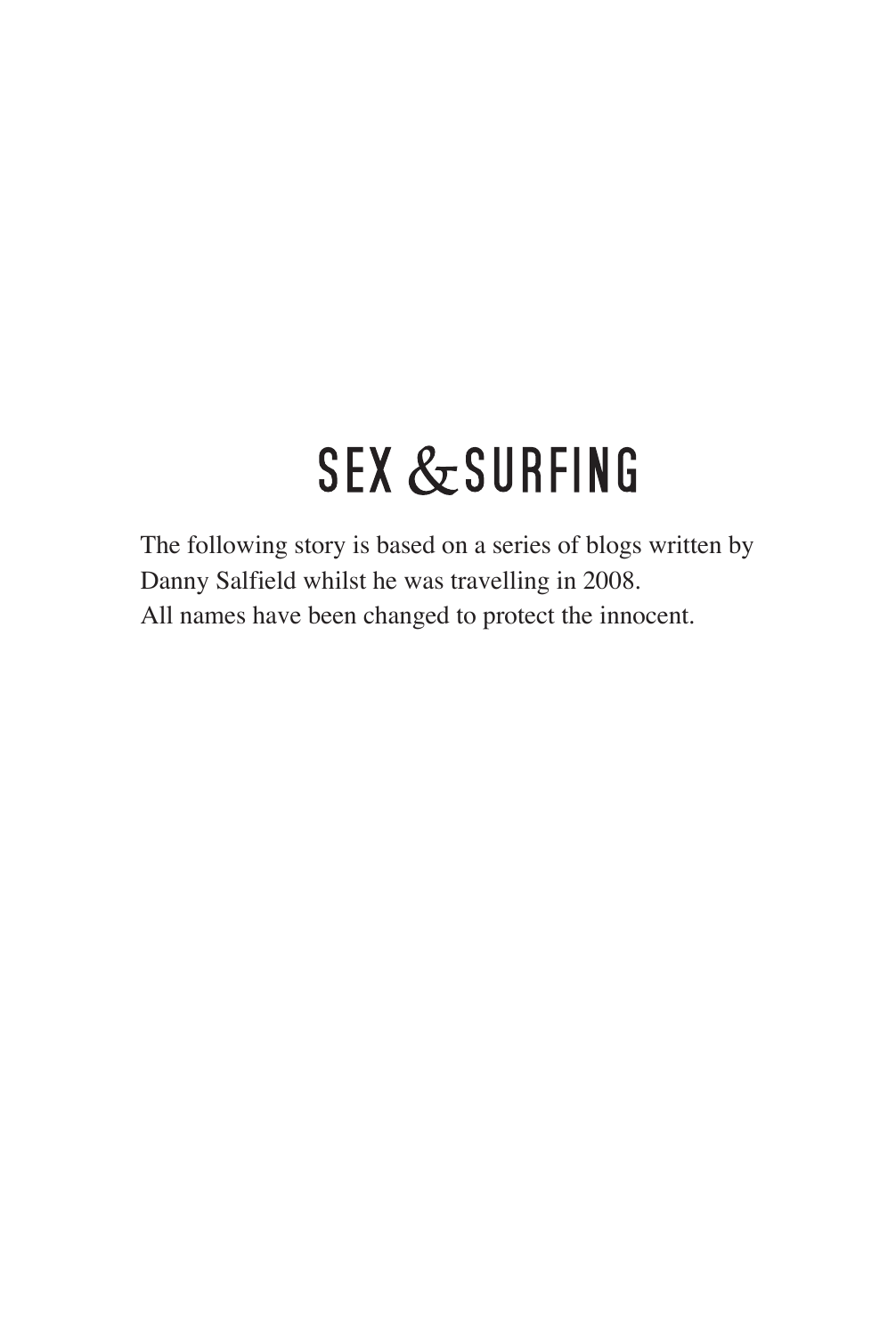#### WHAT PEOPLE THOUGHT OF THE ORIGINAL BLOGS...

Wow, Danny. That was a very open and real detailing of what seems to be a 'let the universe decide' adventure. Amazingly easy to read and gripping. I decided to read one chapter and got hooked and read the lot in one go.

#### **BEN PARKER**

Thank you for taking me on your journey! Loved every word, but the best things about your journals was that you made me laugh and stimulated my imagination. Your honesty and openness are beautiful things. Muchos Gracias Signor Salfield

#### CAMERON BUCHANON!

The only blog I read. So good, Danny. So good. YOGESHA LACROIX

Hi Danny Your writing reaches me. I imagine that I feel what you feel. I go to those places and meet those people, admire those girls. I think you'll do fine teaching English – or the Oz version of it.

## **STEVE SALFIELD**

Wow… wow……… wow. I'm lost for words Danny, I felt like I was the other person in your wandering party…. loved every word buddy & felt every word. Man, the Algarve, Amado, Biarritz… fond memoirs of my own travels… keep rockin buddy, lets do another nude bike ride soon xo

#### JOHNNY ABEGG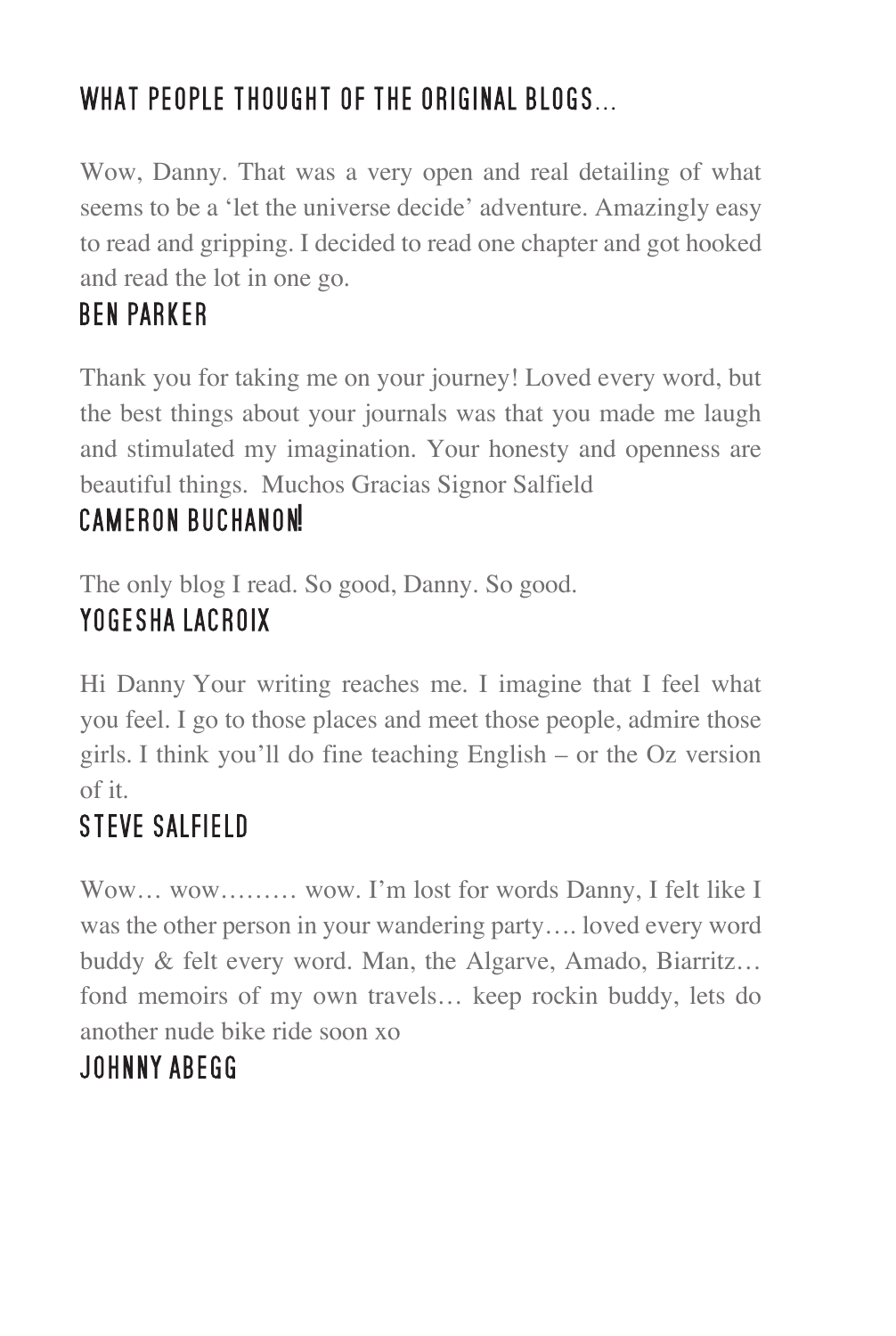Thank you for sharing your journey with us, i'm living vicariously through you. It's all such beautiful imagery. You have a true gift for story telling Danny. Travel safe and all the very best with English teaching. What a trip!

## ANNA BAMFORD

Somehow my judgement of you as a solicitous sleazebag is totally unravelled by your disarming confessional. It's great reading, living vicariously through you as the winter rain tumbles in Byron Bay.

## **MARK PURSER**

I finally had to take a long hard look at myself in the mirror. Got to tell ya it frightened me how much I like what I saw. This is by FAR my favourite bit!! well done danny-boy.

## **REBECCA OLIVE**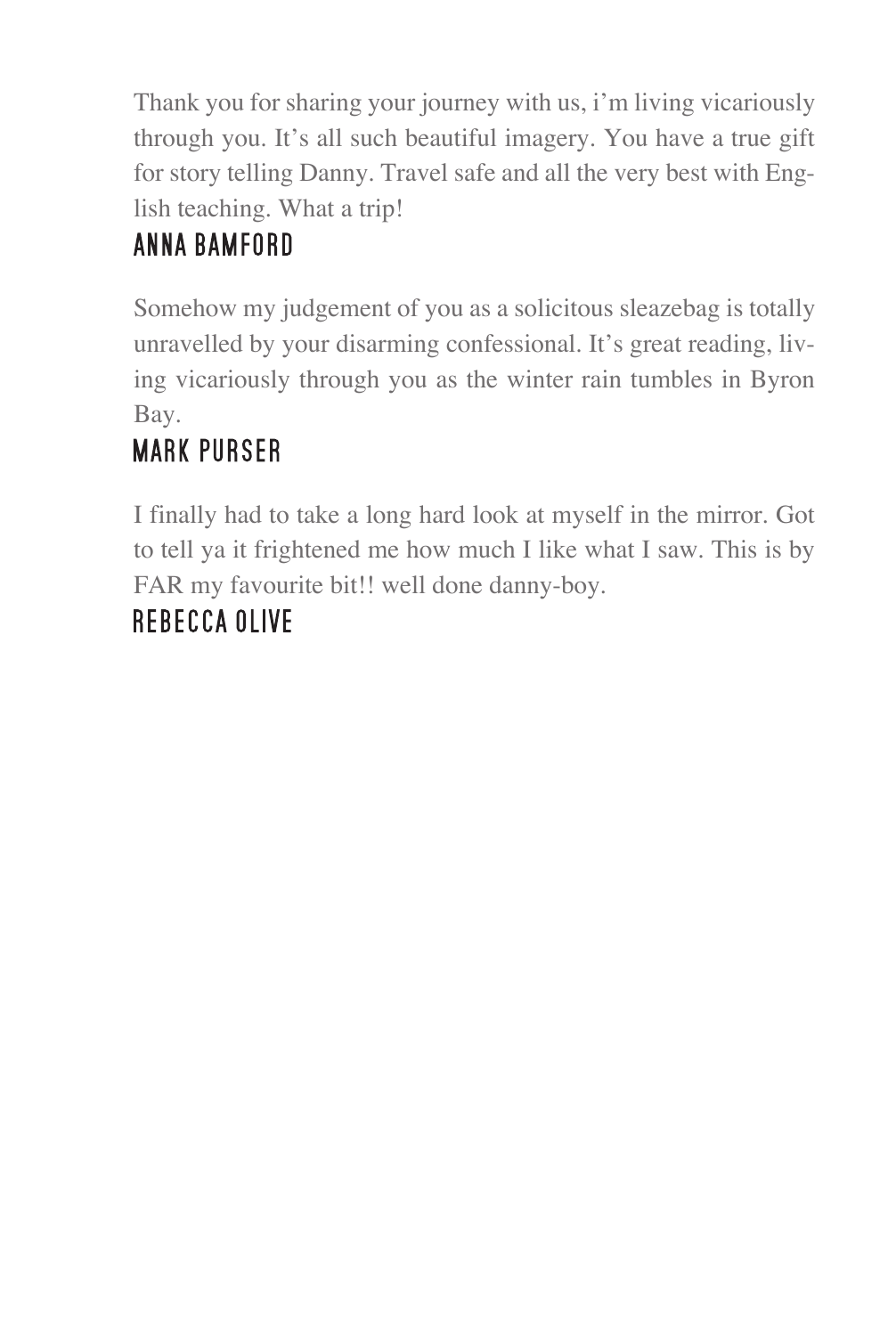#### ACKNOWLEDGEMENTS

I'd like to thank Hayley Muscat who supported and loved me for seven years of her life; my parents for their endless love and belief in me despite the unconventionality of my approach to life; my younger brother for really being my big brother; my younger sister for being my big sister; my friends who accept me for who I am and make this ride such a joy; the ocean for being there when nothing makes sense and the universe for putting this whole mess of life together and letting it roll.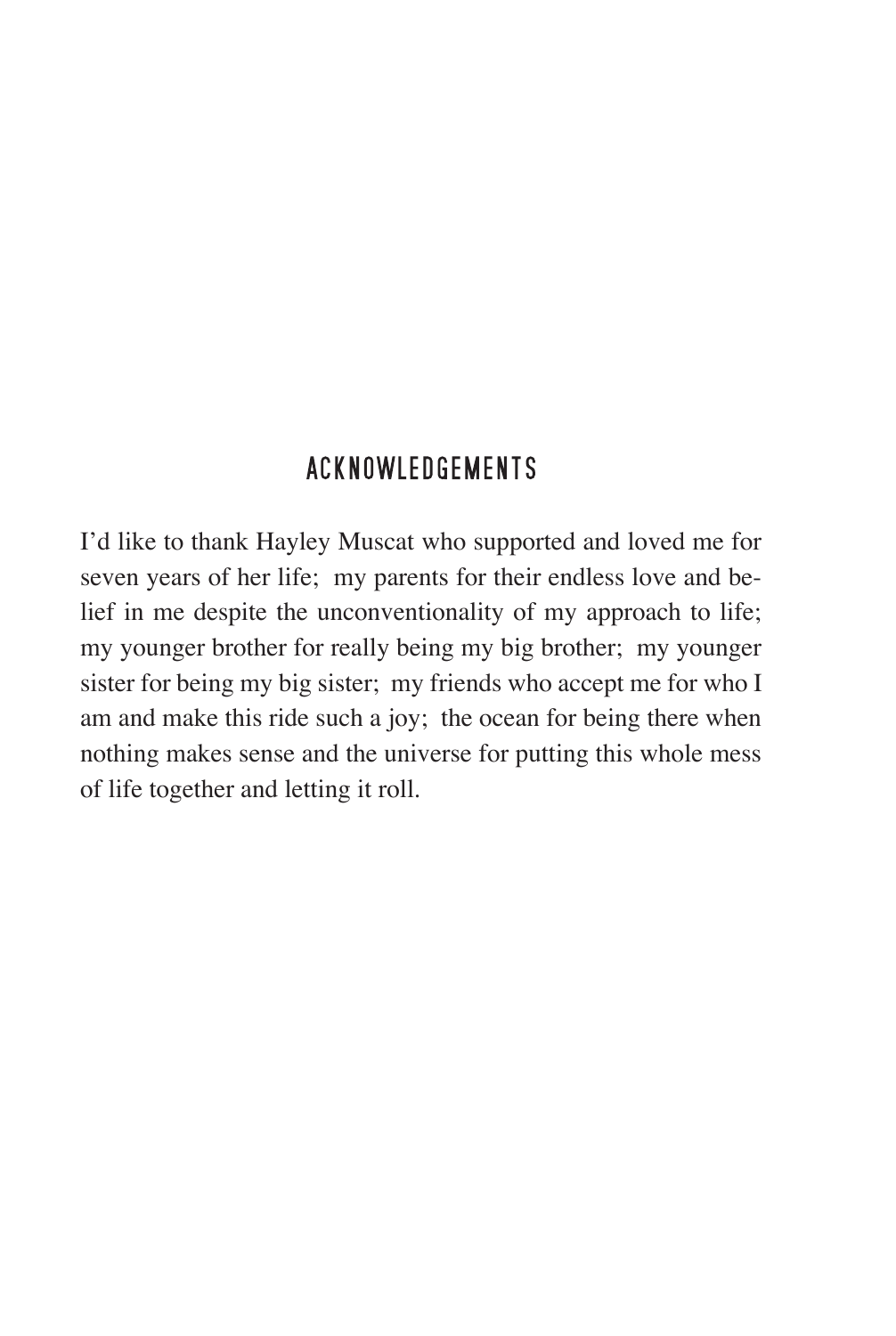#### Copyright © Daniel Salfield 2010

The moral right of the author has been asserted All rights reserved. Without limiting the rights under copyright reserved above, no part of this publication may be reproduced, stored in or introduced into a retrieval system, or transmitted, in any form or by any means (electronic, mechanical, photocopying, recording or otherwise), without the prior written permission of the copyright owner.

Cover design/photography and book layout : Sam Clarke Contact: samclarke78@gmail.com

Editor and Creative Consultant : Philip Salfield

Contact:danielsalfield@gmail.com if you'd like to find out how to order another copy of 'Sex and Surfing'.

Printed and bound in Australia by Digital Print Australia www.digitalprintaustralia.com ISBN: [978-0-646-52841-0]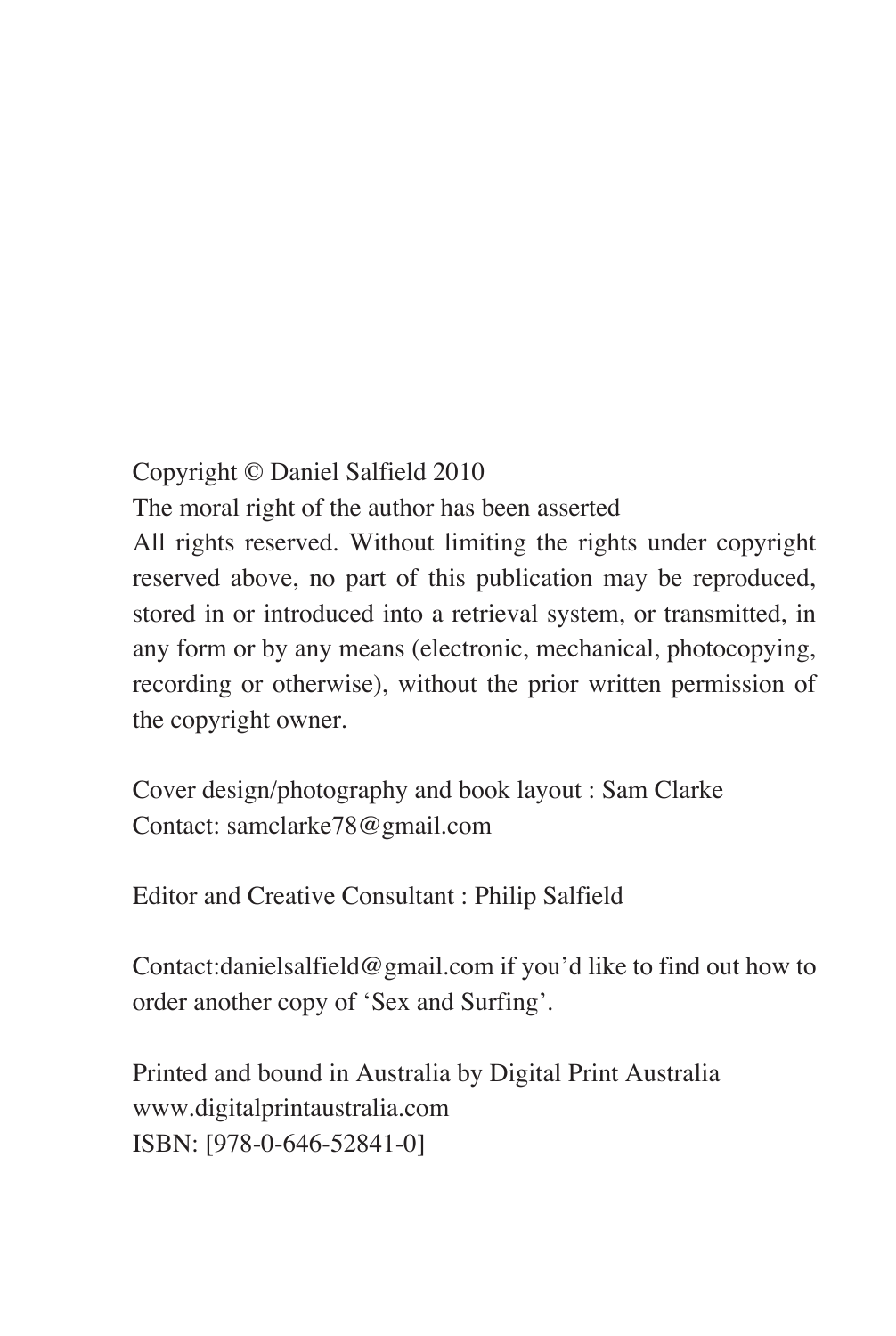For my parents... my mentors and my heroes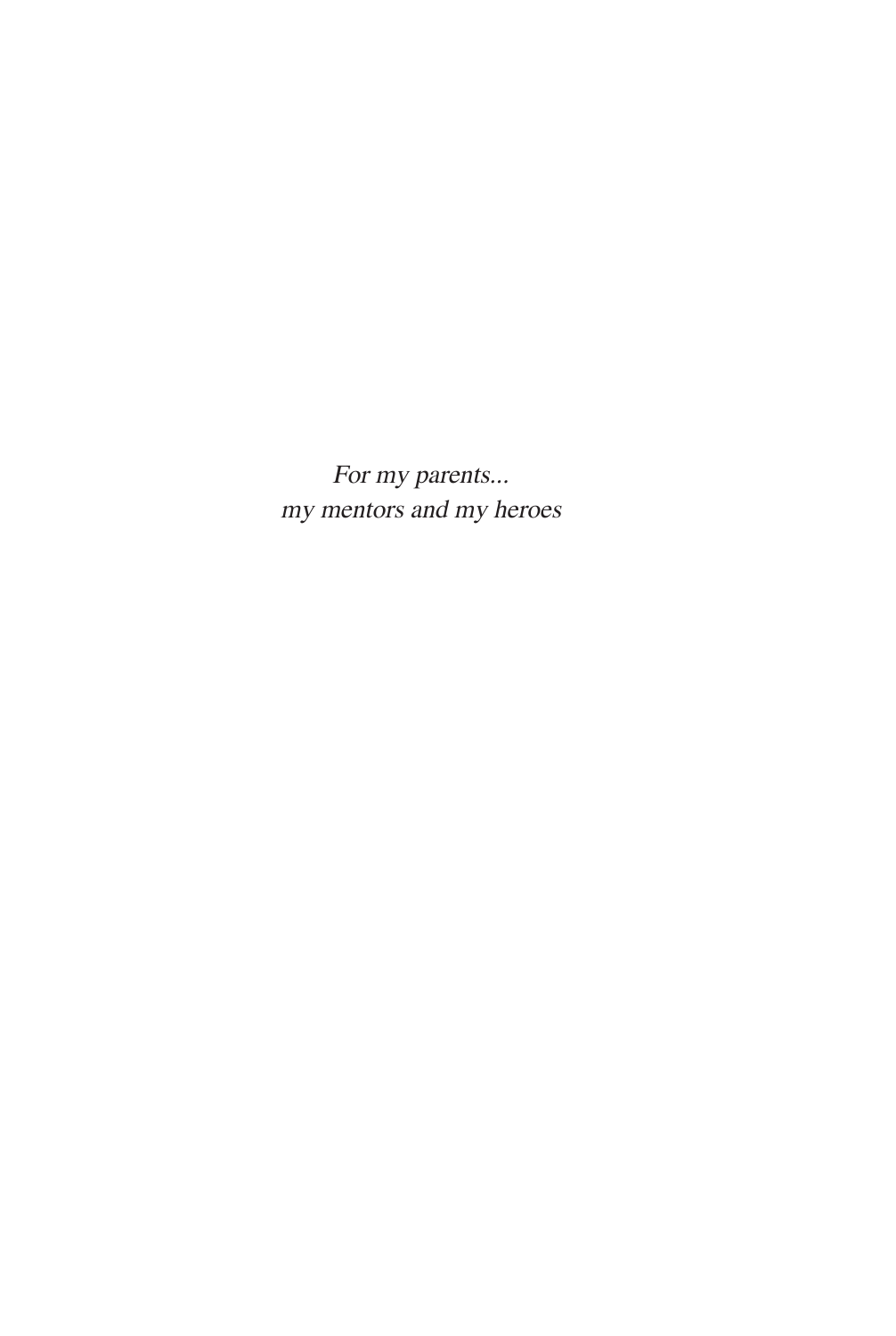# **SEX & SURFING DANNY SALFIELD**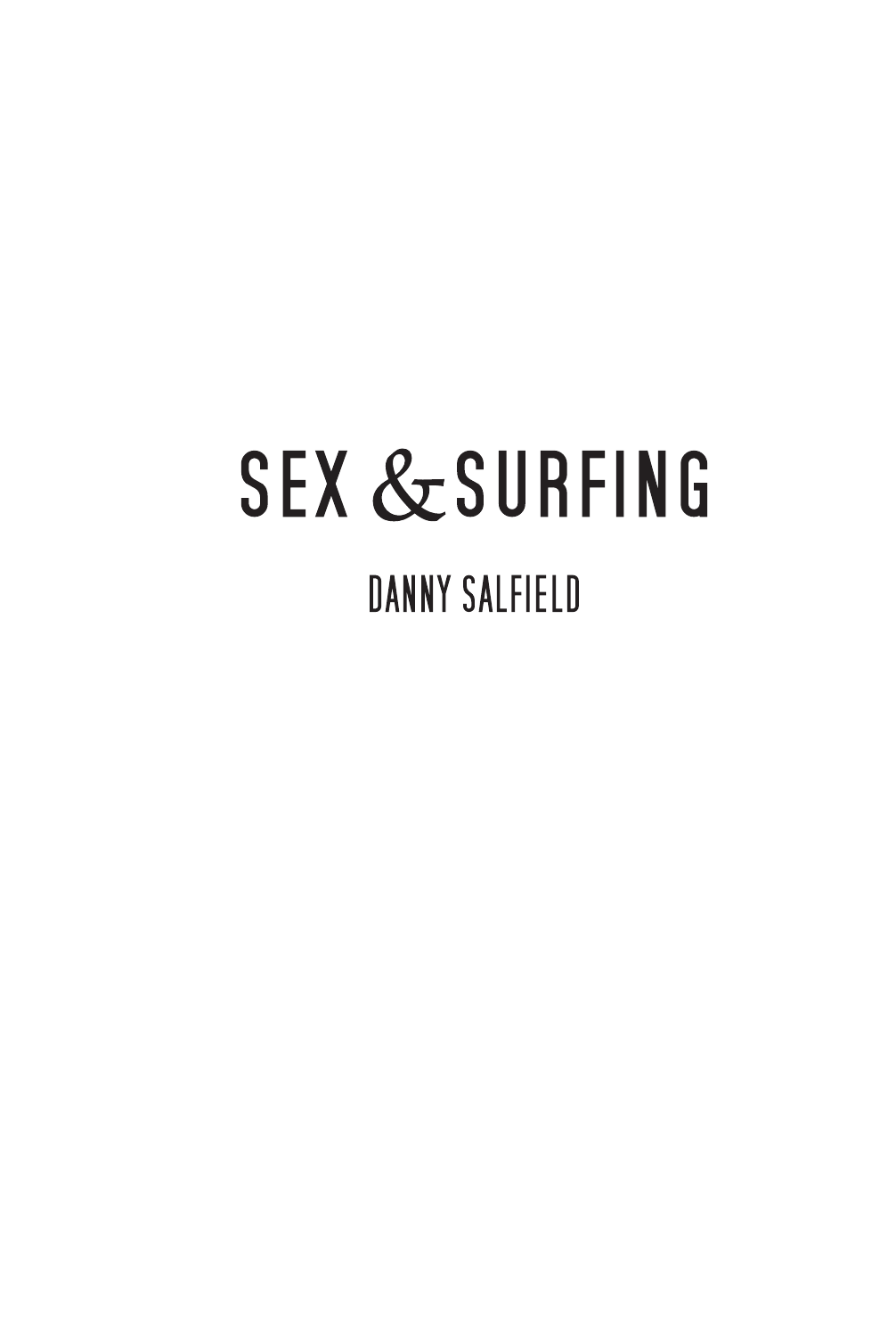#### **1 THE BUBBLE BURSTS**

"Fuck you! Do you ever listen to me? What did I say just then? Go on tell me what I said."

Helen is rubbing her thumb and forefinger rapidly together, giving the already calloused skin on the inside of her finger a bright red glow. This has always been an idiosyncrasy of hers and a sure sign of intense aggravation. Her eyes are wide open and subtly moist. This little outburst has been coming. She tries so hard to be diplomatic but can only hold out for so long.

"You said you want me to try to understand you better," I reply through gritted teeth.

I have been through all this many times before and I know the easiest route from here to the safety of neutral ground - carefully constructed sentences and deep breaths - the only way to take the edge off my anger and frustration. I am a hamster spinning the wheel in my cage.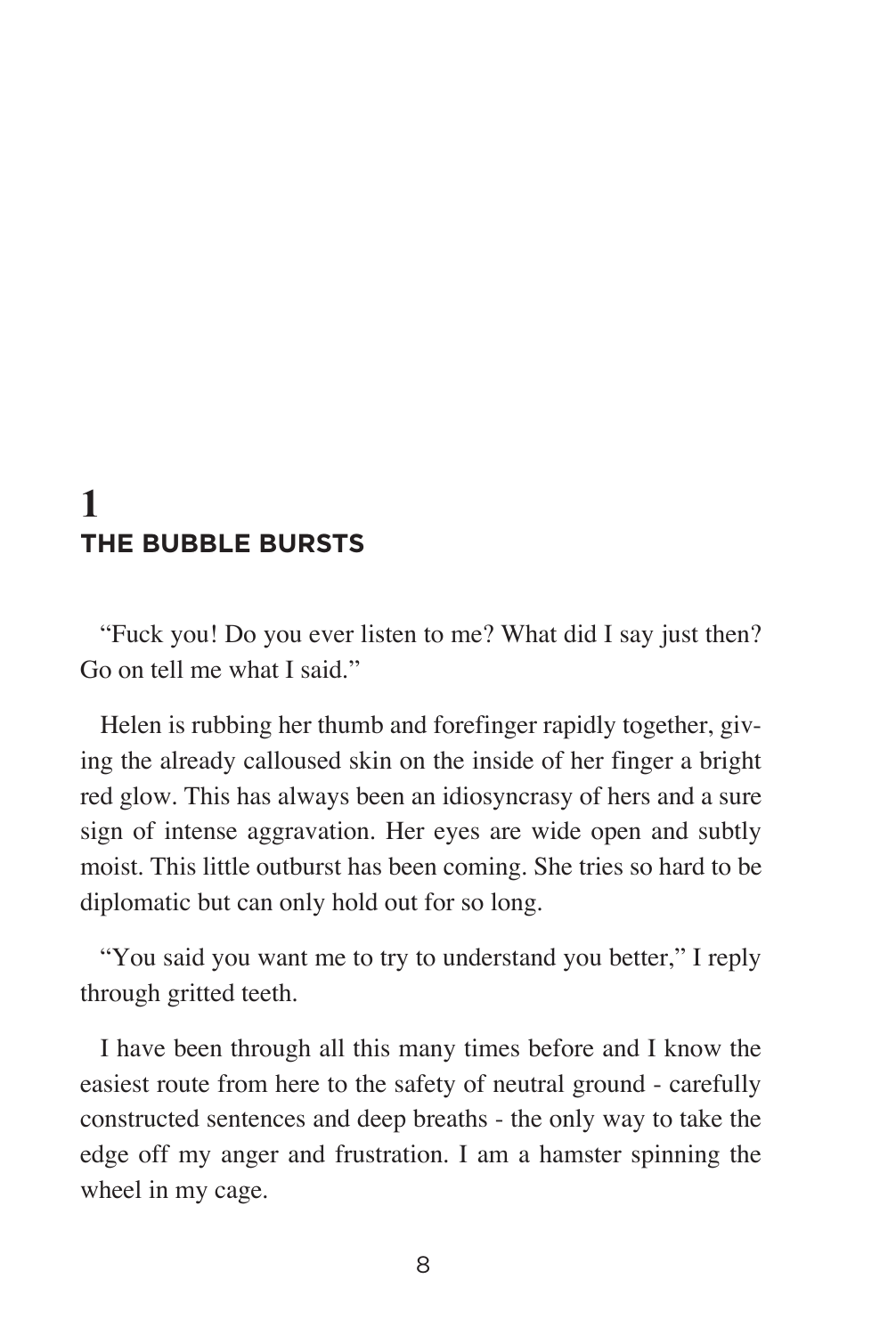"I was telling you about my day and how Jasmine has been treating me like shit. She knows I want to do body work and not beauty treatments and she deliberately booked herself in and not me for two massages today."

"That sucks, you should talk to her about that tomorrow, I'm sure she'll understand".

I turn back to the TV. I am more interested in whatever crap is being shown at 6.30 on a Tuesday night on Channel 9 than the latest crisis Helen is remonstrating about. I know I could be more caring and understanding and she wouldn't have to resort to intimidating me with her fiery Leo temper but I simply can not bring myself to care.

"Tom, why don't you care! You never listen to me! You just go off into your cave or whatever it is you think men do since you read that Venus book and use that as an excuse every time I try to talk to you."

It's true, I really don't care that much about what this girl has to say. I have been sharing a bed, a fridge, a car, a mortgage, a life with her for over seven years and I love her but I just don't respect her enough to care about her problems.

To be honest I feel that she has disappointed me. I realise that I have begun to view her more as a daughter I want to succeed but who has failed my expectations than as a lover and an equal. Ironically, she views me like an ungrateful and spoilt son. This is an unsustainable situation.

Now she is pacing around the kitchen. I am reminded of a lioness in a cage I saw at a circus. Animals become extremely dangerous when they are kept in confined spaces I remember thinking. There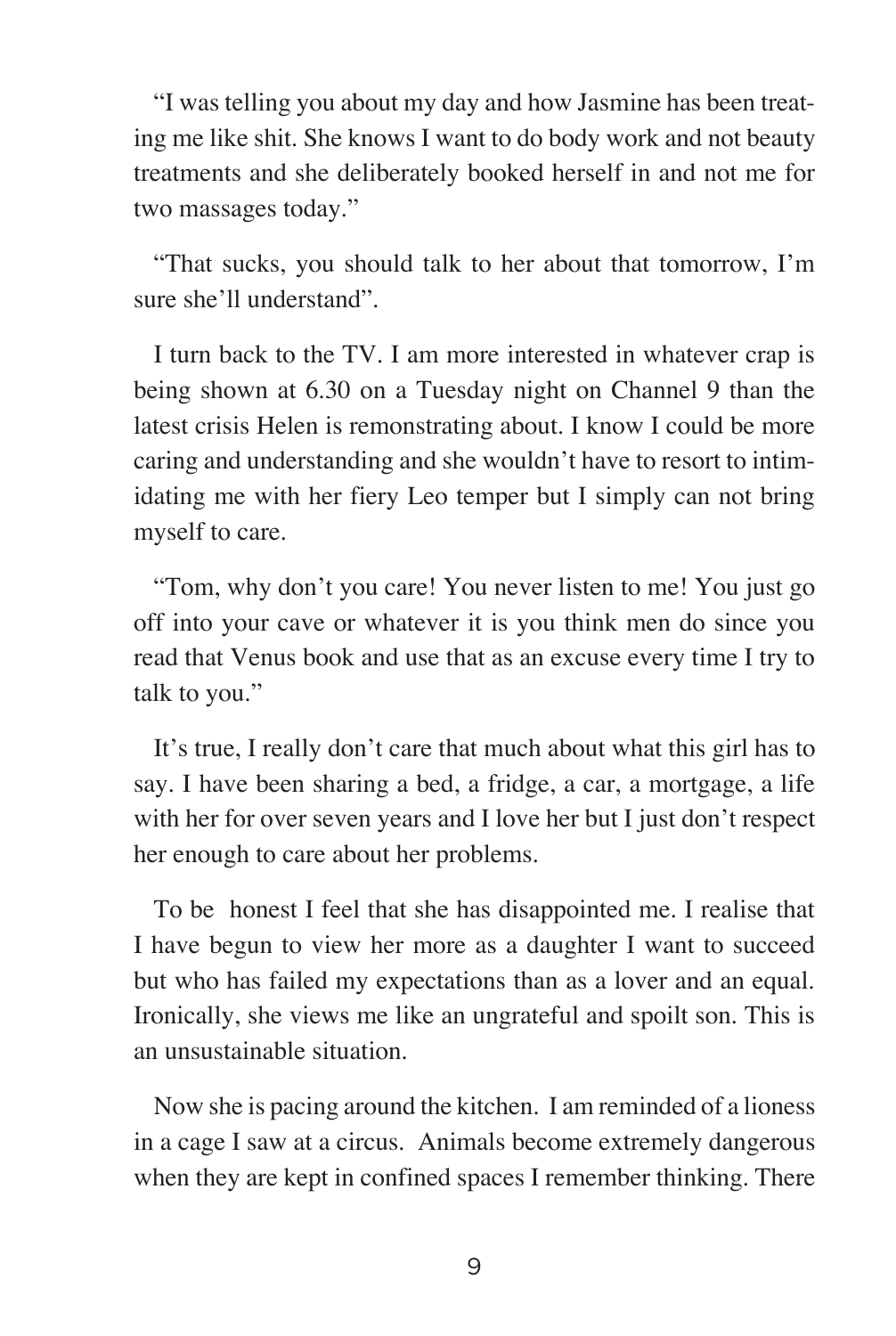she is, cooking her thousandth stir fry for her pathetic lazy boyfriend on the couch. She has such a slender build that it is a wonder that it can cope with so much anger. Shoulder length blonde hair and a pretty face, looking over at her I am reminded why it has always been easy to stay attracted to this girl. Her friends wonder if she ever eats because she never puts on weight but I know the reason - the temper tantrums burn off the calories.

Deja vu. Another evening of pre-dinner warfare. I eye off the fridge wondering if I dare open it to grab a beer. I know the chilled alcohol would take the edge off my stress but I also know that I would cop extra aggression from Helen. A balancing act - what would produce least stress for me. She thinks It is lame that I drink a beer or two every night and that I am only doing it because I am bored. As usual she is right, I am bored with the pace my life has reached – a slow crawl. Nothing ever changes.

But that night it does. No sooner has the thought crossed my mind that nothing ever changes than a seven-year bubble bursts and every aspect of my existence that I have taken for granted is swept out from under me and the safety of my hamster cage shatters into pieces.

The words come tumbling out of her mouth in a flood.

"I am moving back to Sydney. I am going to stay with my dad. I am sick of the Gold Coast. I am sick of my job and I think we need a break." A break - when people say the word "break" do they realise that they are only two letters away from "break up"? Because that's what a break is, it's the bit before the "up" and right after the "down".

Helen has stopped pacing and is now leaning against the stovetop. She looks so calm and peaceful all of a sudden that I feel a wave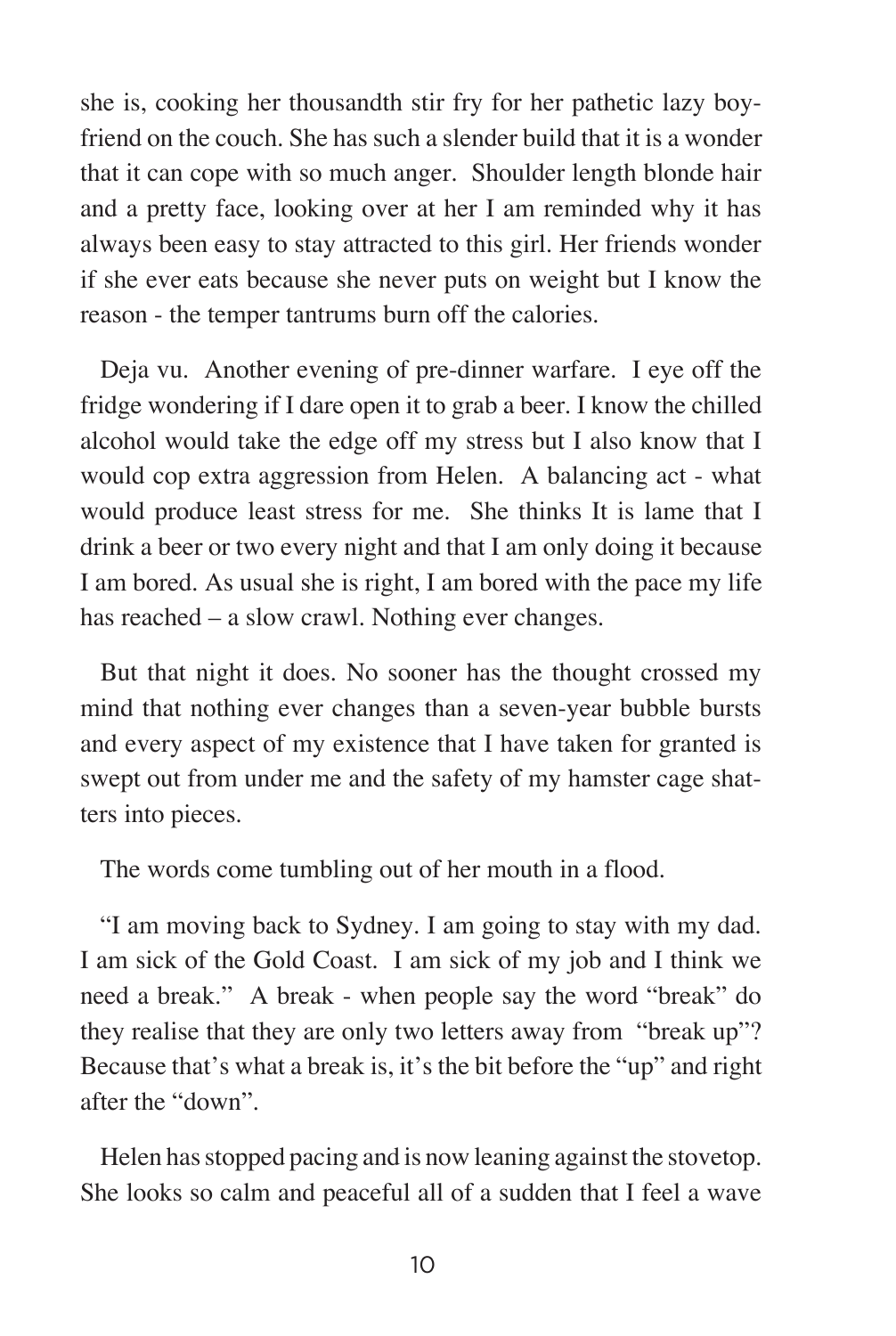of panic rush through my body. Helen has threatened to do drastic things numerous times over the last six months but only ever in a fit of rage, never has she spoken with such complacency. She looks resigned to her decision.

Three and a bit weeks later I am at Coolangatta airport and I am feeling strange, very strange. Sometimes you take your life so much for granted and get so used to planning things in advance that when all of a sudden a catalyst arrives it feels unreal. Here was Helen moving back down to Sydney, without me, and all of a sudden after seven years I am on my own.

"So I will come down in a couple of weeks. OK? I will find a good radio job there and move down. I really want to move to Sydney as well."

I say this sincerely but can't escape the feeling of relief that I am about to have my own space and I will be free, even if only for a short time, from the tyranny with which Helen has instilled my life.

I extract her bags from amongst the mess of surfboards, wetsuits and rubbish in the boot of our Camry station wagon and we walk through the sliding doors of Coolangatta airport. The hiss of the sliding doors feel symbolic to the opening of another world as Helen leaves the one behind she has shared with me for over two thousand days and nights. She walks off to the departure gate and never looks back.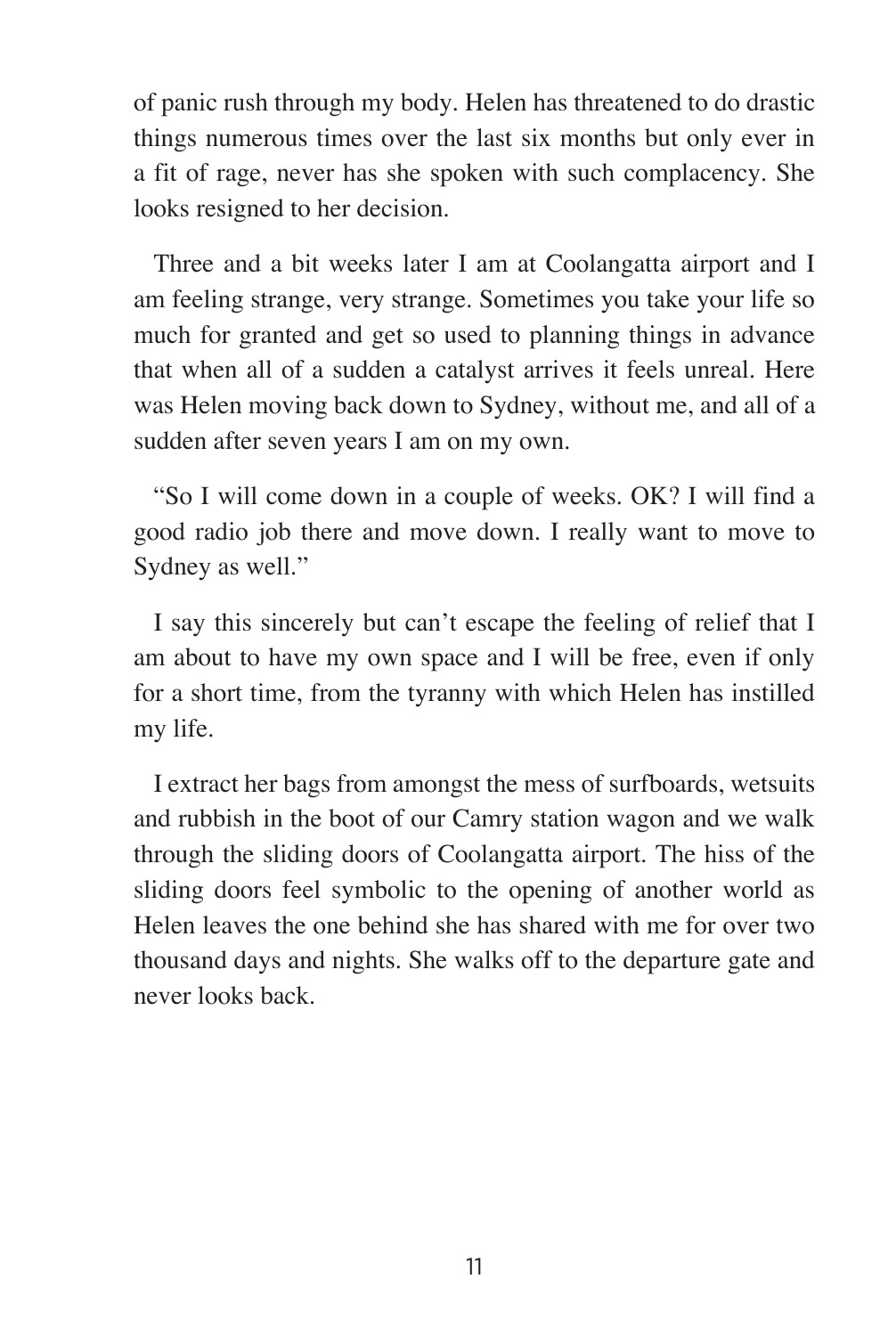#### **2 GOING GOING ...**

"Oi Socrates, stop trancing out and chuck us that other strap."

Jimmy is grinning at me over the top of the station wagon.

"Sorry dude. Thinking about my last wave that's all. Got a nice deep pit but got clipped at the end, should have squeaked out of it I reckon."

"I saw you get a few good ones. You're still thinking too much man. Remember - live in the moment, man. Hey, got your tickets booked yet? Hope you're not still procrastinating, you really need this. If you truly believe she's out there somewhere you can't let the grass grow around you."

I raise an eyebrow at Jimmy and pull the end of the board strap towards me and then thread it through the rusted metal buckle. I feel the fabric go taut as I pull it through, the teeth of the buckle